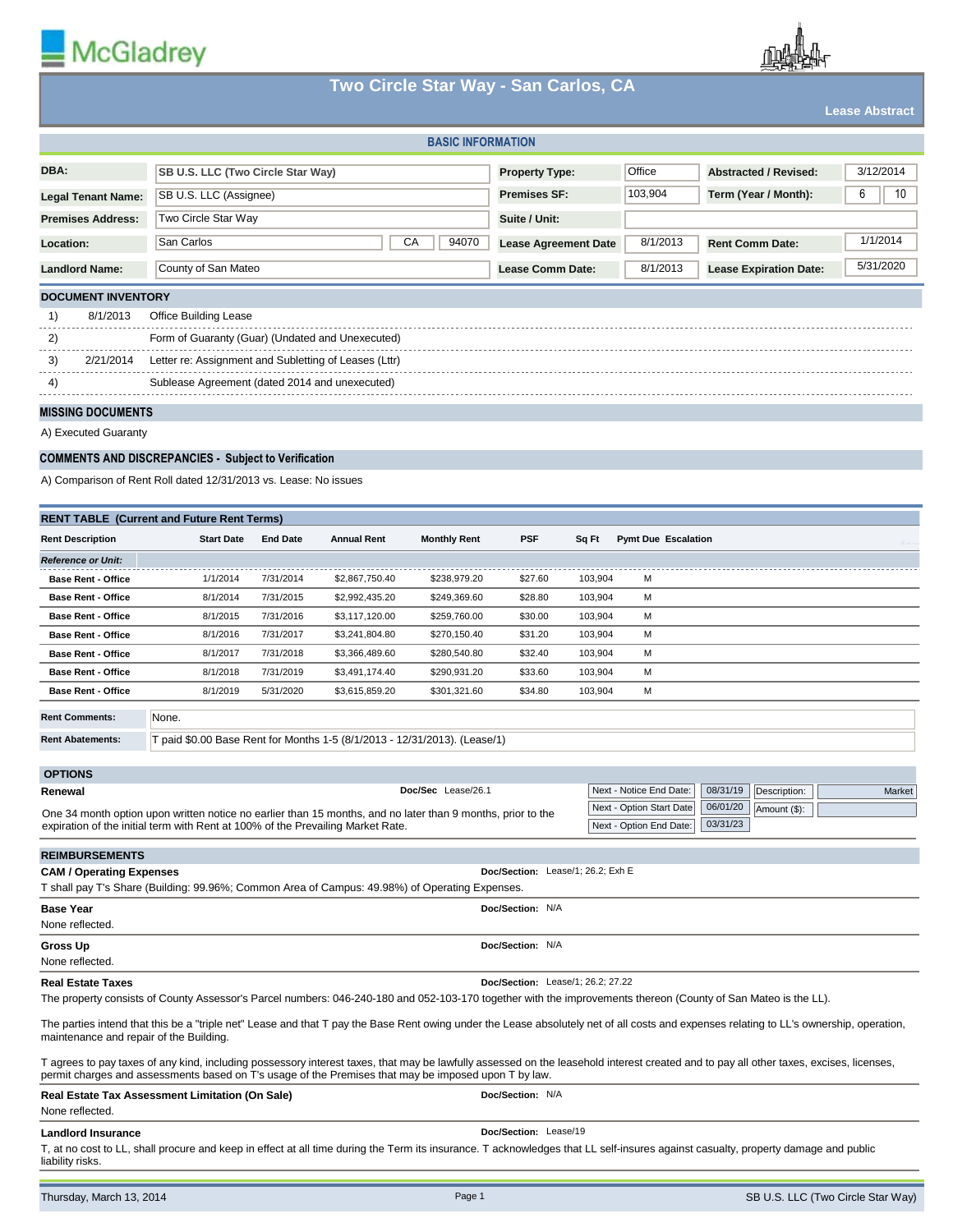



# **Two Circle Star Way - San Carlos, CA**

|                                                                                                                                                                                                                                                                                                                                                                                                                                                                                                                                                                                                                                                 | Lease Abstract                   |
|-------------------------------------------------------------------------------------------------------------------------------------------------------------------------------------------------------------------------------------------------------------------------------------------------------------------------------------------------------------------------------------------------------------------------------------------------------------------------------------------------------------------------------------------------------------------------------------------------------------------------------------------------|----------------------------------|
| <b>Utilities</b><br>T shall pay all charges or assessments for telephone, water, sewer, gas, heat, electricity, garbage disposal, trash disposal, and all other utilities and services of any kind that may be<br>used on the Premises.                                                                                                                                                                                                                                                                                                                                                                                                         | Doc/Section: Lease/10.1          |
| <b>Administration / Management Fee</b><br>T agrees that as part of Additional Rent and Operating Expenses, T shall pay to LL its apportioned share of the LL's costs for Property Management Services; provided however, in<br>no event will T be required to pay more than 3% of Base Rent as its apportioned share of such Property Management costs.                                                                                                                                                                                                                                                                                         | Doc/Section: Lease/8.3; 26.2b    |
| <b>Taxes on Rent</b><br>No Lease provision.                                                                                                                                                                                                                                                                                                                                                                                                                                                                                                                                                                                                     | Doc/Section: N/A                 |
| <b>Building Services</b><br>T shall have access to Building Two 24/7.                                                                                                                                                                                                                                                                                                                                                                                                                                                                                                                                                                           | Doc/Section: Lease/5.4c          |
| <b>Overtime HVAC</b><br>T shall have the ability to turn on HVAC during afterhours and weekends, with the cost of such afterhours HVAC usage to be the sole cost and expense of T.                                                                                                                                                                                                                                                                                                                                                                                                                                                              | Doc/Section: Lease/5.1c          |
| <b>Tenants Share Denominator</b><br>No Lease provision.                                                                                                                                                                                                                                                                                                                                                                                                                                                                                                                                                                                         | Doc/Section: N/A                 |
| <b>TENANT IMPROVEMENT ALLOWANCE</b>                                                                                                                                                                                                                                                                                                                                                                                                                                                                                                                                                                                                             |                                  |
| <b>Current / Future Tenant Improvement Allowance</b>                                                                                                                                                                                                                                                                                                                                                                                                                                                                                                                                                                                            | Doc/Section: Lease/1; 6.2; Exh C |
| \$20/RSF (\$2,078,080) to be utilized by T for its interior improvements to the Building. LL shall have no obligation to disburse all or any portion of the T Improvement Allowance to T<br>unless T makes a request for disbursement pursuant to the terms and conditions of Section 2.2 prior to that date which is the latter of: a) 12 months (8/1/2014) after the Lease<br>Commencement Date or b) 30 days after notice from LL that the Tenant Improvement Allowance Period is ending (which notice may not be given by Landlord earlier than 9 months<br>after the Commencement Date). Any unused portion of TI shall be retained by LL. |                                  |
| <b>Prior Tenant Improvement Allowance</b>                                                                                                                                                                                                                                                                                                                                                                                                                                                                                                                                                                                                       | Doc/Section: N/A                 |
| No Lease provision.                                                                                                                                                                                                                                                                                                                                                                                                                                                                                                                                                                                                                             |                                  |
| <b>SECURITY INFORMATION</b>                                                                                                                                                                                                                                                                                                                                                                                                                                                                                                                                                                                                                     |                                  |
| <b>Guarantor / Liability Limitations</b>                                                                                                                                                                                                                                                                                                                                                                                                                                                                                                                                                                                                        | Doc/Section: Lease/26.3; Exh F   |
| Guarantor: Softbank Holdings, Inc.                                                                                                                                                                                                                                                                                                                                                                                                                                                                                                                                                                                                              |                                  |
| Limitation: None reflected.                                                                                                                                                                                                                                                                                                                                                                                                                                                                                                                                                                                                                     |                                  |
| <b>Security Deposit (Current Amount)</b><br>\$0.00                                                                                                                                                                                                                                                                                                                                                                                                                                                                                                                                                                                              | Doc/Section: Lease/1; 23         |
| <b>Security Deposit Notes</b>                                                                                                                                                                                                                                                                                                                                                                                                                                                                                                                                                                                                                   | Doc/Section: Lease/1; 23         |
| None.                                                                                                                                                                                                                                                                                                                                                                                                                                                                                                                                                                                                                                           |                                  |
| <b>TENANT OPTIONS</b>                                                                                                                                                                                                                                                                                                                                                                                                                                                                                                                                                                                                                           |                                  |
| <b>Expansion</b>                                                                                                                                                                                                                                                                                                                                                                                                                                                                                                                                                                                                                                | Doc/Section: N/A                 |
| No Lease provision.                                                                                                                                                                                                                                                                                                                                                                                                                                                                                                                                                                                                                             |                                  |
| <b>Contraction</b>                                                                                                                                                                                                                                                                                                                                                                                                                                                                                                                                                                                                                              | Doc/Section: N/A                 |
| No Lease provision.                                                                                                                                                                                                                                                                                                                                                                                                                                                                                                                                                                                                                             |                                  |
| Right of First Offer (ROFO) / Refusal (ROFR)                                                                                                                                                                                                                                                                                                                                                                                                                                                                                                                                                                                                    | Doc/Section: N/A                 |
| No Lease provision.                                                                                                                                                                                                                                                                                                                                                                                                                                                                                                                                                                                                                             |                                  |
| Termination - Tenant (Other)                                                                                                                                                                                                                                                                                                                                                                                                                                                                                                                                                                                                                    | Doc/Section: N/A                 |
| No Lease provision.                                                                                                                                                                                                                                                                                                                                                                                                                                                                                                                                                                                                                             |                                  |
| Purchase                                                                                                                                                                                                                                                                                                                                                                                                                                                                                                                                                                                                                                        | Doc/Section: N/A                 |
| No Lease provision.                                                                                                                                                                                                                                                                                                                                                                                                                                                                                                                                                                                                                             |                                  |
| <b>LANDLORD OPTIONS</b>                                                                                                                                                                                                                                                                                                                                                                                                                                                                                                                                                                                                                         |                                  |
| <b>Relocation Rights - Landlord</b>                                                                                                                                                                                                                                                                                                                                                                                                                                                                                                                                                                                                             | Doc/Section: N/A                 |
| No Lease provision.                                                                                                                                                                                                                                                                                                                                                                                                                                                                                                                                                                                                                             |                                  |
| <b>Termination - Landlord</b>                                                                                                                                                                                                                                                                                                                                                                                                                                                                                                                                                                                                                   | Doc/Section: N/A                 |
| No Lease provision.                                                                                                                                                                                                                                                                                                                                                                                                                                                                                                                                                                                                                             |                                  |
| <b>USE / RESTRICTIONS</b>                                                                                                                                                                                                                                                                                                                                                                                                                                                                                                                                                                                                                       |                                  |
| <b>Permitted Use</b>                                                                                                                                                                                                                                                                                                                                                                                                                                                                                                                                                                                                                            | Doc/Section: Lease/1; 5.1        |
| For general office use, research and development, laboratory and other operations incident to the conduct of T's business.                                                                                                                                                                                                                                                                                                                                                                                                                                                                                                                      |                                  |
| <b>Exclusive - Restrictions on Other Tenants</b>                                                                                                                                                                                                                                                                                                                                                                                                                                                                                                                                                                                                | Doc/Section: N/A                 |
| No Lease provision.                                                                                                                                                                                                                                                                                                                                                                                                                                                                                                                                                                                                                             |                                  |
| <b>LEGAL</b>                                                                                                                                                                                                                                                                                                                                                                                                                                                                                                                                                                                                                                    |                                  |
| <b>Assignment / Sublease Rights</b>                                                                                                                                                                                                                                                                                                                                                                                                                                                                                                                                                                                                             | Doc/Section: Lease/16            |

Is LL Consent Required: Yes, not to be unreasonably withheld.

Exceptions to LL Consent: T may Assign the Lease or Sublet any or all portions of the Premises to any T's Affiliate (any of the following: (1) any person or entity owning, directly or

E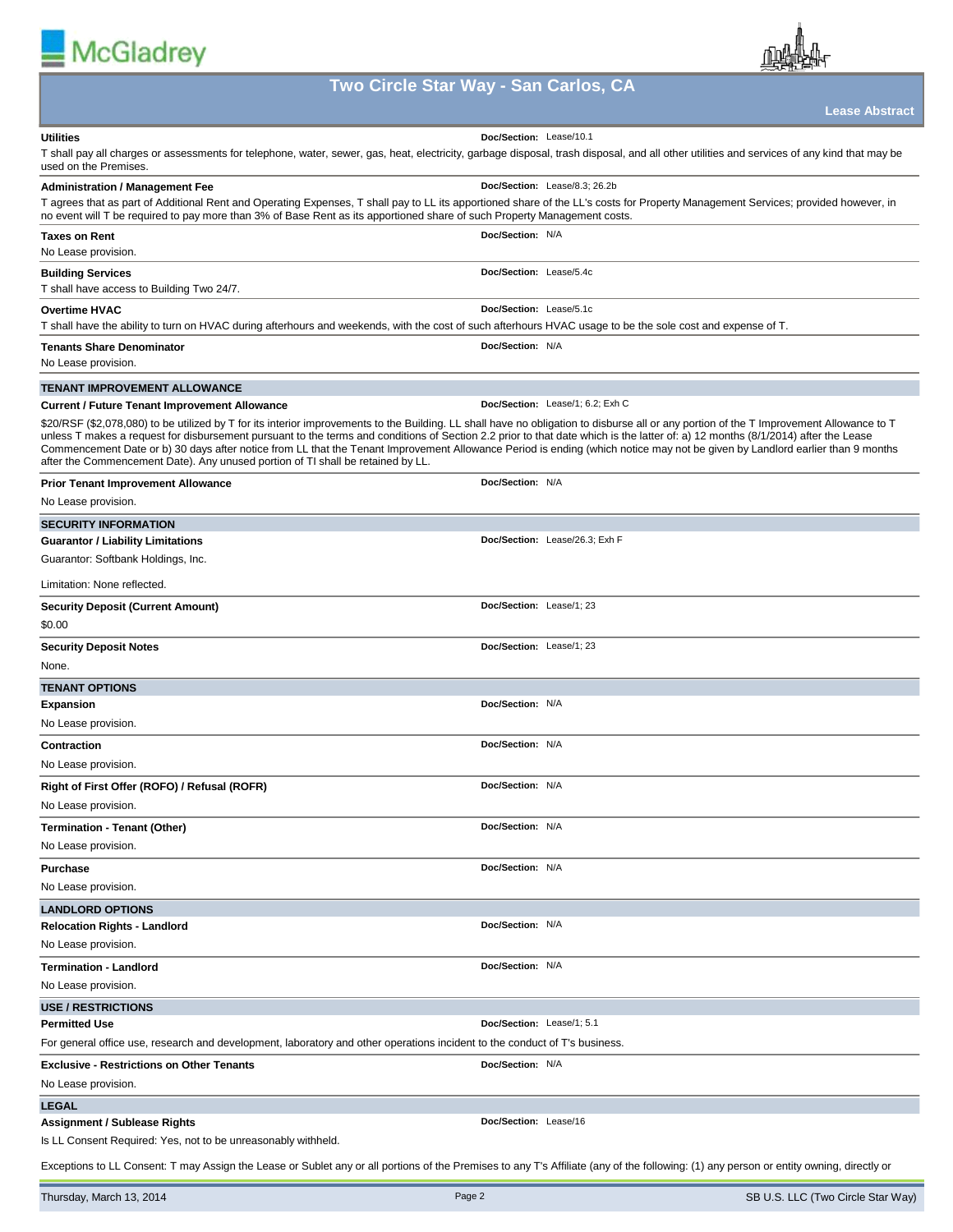

**Lease Abstract**

indirectly, 50% or more of the ownership interests of T (an "Owning Person"), (2) any entity, 50% or more of the ownership interests of which are owned, directly or indirectly, by any Owning Person, (3) any entity, 50% or more of the ownership interests of which are owned, directly or indirectly, by T, or (4) the Guarantor of the Lease) registered to conduct business in the State of California without obtaining the consent of LL by giving LL written notice of its intent thereof at least 15 business days before the proposed effective date of such transfer.

T shall have the right without the payment of a Transfer Premium, without the receipt of LL's consent, but on prior Notice to LL, to permit the occupancy of up to 15% of the rentable square feet of the Premises (in aggregate as, to any and all such transferees), to any individual(s) or entities, not otherwise a T's Affiliate, which constitute a charitable organization with a relationship to T and/or to any business entity with a business relationship with T (which business relationship is not created solely in order to allow occupancy of the Premises under this Section 16.7) (collectively, "Tenant's Occupants"), provided certain conditions are met.

# Can LL Recapture the Premises: Silent.

**McGladrev** 

# **Assignor / Assignee** Assignor: Starburst I, Inc.; Assignee: SB U.S. LLC: Effective Date: 3/14/2014 **Doc/Section:** Lttr **Monetary Default** 3 days after written notice ("First Unpaid Rent Notice Period") and continues for 3 days after written notice from LL following the First Unpaid Rent Notice Period ("Second Unpaid Rent Notice"). **Doc/Section:** Lease/17.1a

# **Non-Monetary Default Doc/Section:** Lease/17.1b

15 days after written notice ("First Notice Period"), subject to certain exceptions, and continues for 3 days after written notice from LL following the First Notice Period ("Second Notice").

#### **Default Interest**

Any Rent, if not paid within 3 days following the date tenant receives a notice from LL or LL's Property Manager that such Rent was not paid on the due date, shall bear interest from the due date until paid at the rate of 10% per year or, if a higher rate is legally permissible, at the highest rate an individual is permitted to charge under law (the "Interest Rate"). However, interest shall not be payable on late charges incurred by T nor on any amounts on which late charges are paid by T to the extent this interest would cause the total interest to be in excess of that which an individual is lawfully permitted to charge.

**Doc/Section:** Lease/4.5

**Doc/Section:** Lease/4.4

**Doc/Section:** Lease/12

**Doc/Section:** Lease/21

#### **Late Fee**

If T fails to pay any Rent or any portion of Rent within 3 days following the date tenant receives a notice from LL or LL's Property Manager that such Rent was not paid on the due date, such unpaid amount shall be subject to a late payment charge equal to 5% of the unpaid amount in each instance.

# **Subordination**

Currently no part of the Premises or the Property stands as security for any loans. Should the LL wish to use the Property to secure a loan, before doing so LL shall deliver to T a Subordination/Non-Disturbance Agreement ("SNDA") from any existing or future mortgage holder(s), ground lessor(s) or lien holder(s) as a condition precedent to any such subordination and, upon LL's request, T, or T's successor-in-interest, shall execute and deliver any and all instruments desired by LL evidencing such subordination in the manner requested by LL. LL represents to T that as of the date this Lease is executed, there exists to loan or ground lease encumbering the Building.

# Is Attornment by Tenant Provided: Yes.

# **Estoppel Certificate**

T, at any time and from time to time upon not less than 10 days' prior notice from LL, shall execute and deliver to LL or to any party designated by LL an estoppel certificate.

LL, at any time and from time to time upon not less than 10 days' prior notice from T, shall execute and deliver to T or to any party designated by T an estoppel certificate.

| <b>PROVISIONS - OTHER</b>                                                                                                                                              |                               |  |  |  |
|------------------------------------------------------------------------------------------------------------------------------------------------------------------------|-------------------------------|--|--|--|
| <b>Sublease / Note Basic Terms if Current</b>                                                                                                                          | Doc/Section: Sublease         |  |  |  |
| Per unexecuted Sublease Agreement, T subleases to Sprint Communications Company L.P., 32,041 SF, for the period 8/1/2014 - 7/31/2019, with Rent equal to \$133,333/mo. |                               |  |  |  |
| <b>Tenant Insurance Requirements</b>                                                                                                                                   | Doc/Section: Lease/19.1: 19.2 |  |  |  |

Liability: not less than \$5,000,000 each occurrence combined single limit for bodily injury and property damage, including contractual liability, independent contractors, Special-form property damage, fire damage legal liability (of not less than \$50,000), personal injury, products and completed operations, and explosion, collapse and underground (XCU).

All Risk: T shall be responsible for separately insuring T's Personal Property (no amount stated).

# **Parking**

T shall have the use of its pro-rata share of the parking throughout the lease term and any extension thereof.

#### **Holdover**

**Doc/Section:** Lease/27.12

**Doc/Section:** Lease/2.1

Any holding over after the expiration of the Term with the express consent of LL shall be construed to automatically extend the Term of the Lease on a month-to- month basis at a Base Rent equal to 150% (but at 110% for the first month of any such holdover) of the latest Base Rent payable by T hereunder prior to such expiration, together with an amount estimated by LL for the monthly Additional Charges payable under the Lease, and shall otherwise be on the terms and conditions specified so far as applicable (except for those pertaining to the Term and any Extension Options). Any holding over without LL's consent shall constitute a default by T and entitle LL to exercise any or all of its remedies as provided herein, notwithstanding that LL may elect to accept one or more payments of Rent, and whether or not such amounts are at the holdover rate specified above or the rate in effect at the end of the Term of the Lease.

# **Repairs / Maintenance - Landlord**

Subject to reimbursement as an operating expense, LL shall repair and maintain the Common Areas and the portions of the Campus other than the Premises. T shall reimburse LL for any damage to the Common Areas, excluding normal wear and tear, caused by any act or omission of T, its Agents or Invitees, except to the extent that such damage is covered by the Section 19.4 (Waiver or Subrogation) and the repair thereof is paid for by T's insurer. For the purpose of making any such repairs, LL may use structures in the Campus where reasonably required by the character of the work to be performed, provided that such work shall not block the main entrance to the Premises nor unreasonably interfere with T's business.

# **Repairs / Maintenance - Tenant**

**Doc/Section:** Lease/8.2

**Doc/Section:** Lease/8.1

T shall maintain, at no expense to LL, the Premises (including, without limitation, the floors, interior plumbing, elevators, electrical wiring, fixtures and equipment) in good repair and working order and in a clean, secure, safe and sanitary condition. T shall promptly make all repairs and replacements: (a) at no cost to the LL, (b) by licensed contractors or qualified mechanics approved by LL, (c) so that the same shall be at least equal in quality, value and utility to the original work or installation, (d) in a manner and using equipment and materials that will not interfere with or impair the operations, use or occupation of the Building or the Building Systems, and (e) in accordance with any applicable Rules and